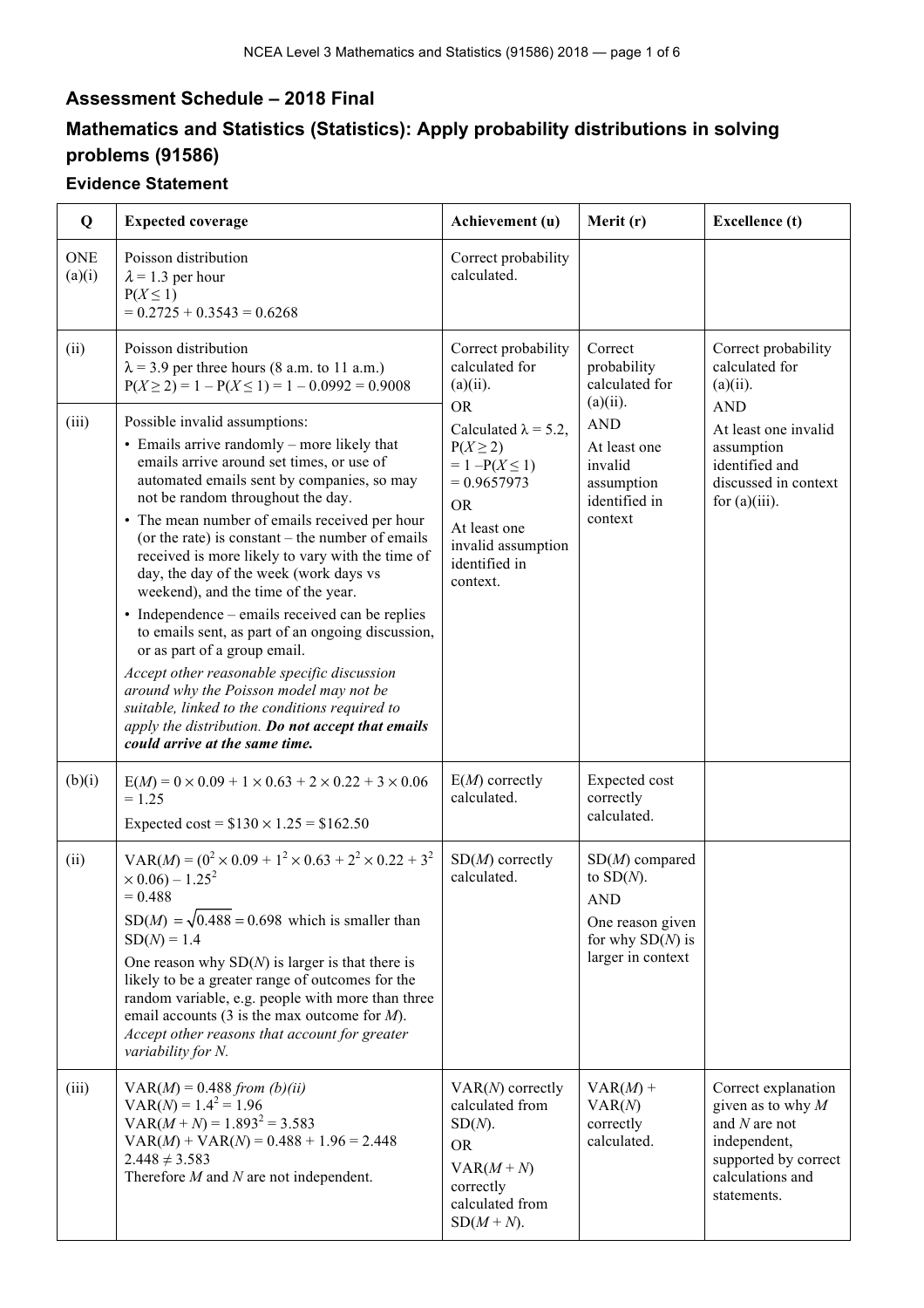| NØ                                       | N1                                                               | N2   | A3         | A4         | M <sub>5</sub> | M6         | E7   | E8       |
|------------------------------------------|------------------------------------------------------------------|------|------------|------------|----------------|------------|------|----------|
| No response;<br>no relevant<br>evidence. | Reasonable<br>start / attempt<br>at one part of<br>the question. | of u | $2$ of $u$ | $3$ of $u$ | of r           | $2$ of $r$ | of t | $2$ of t |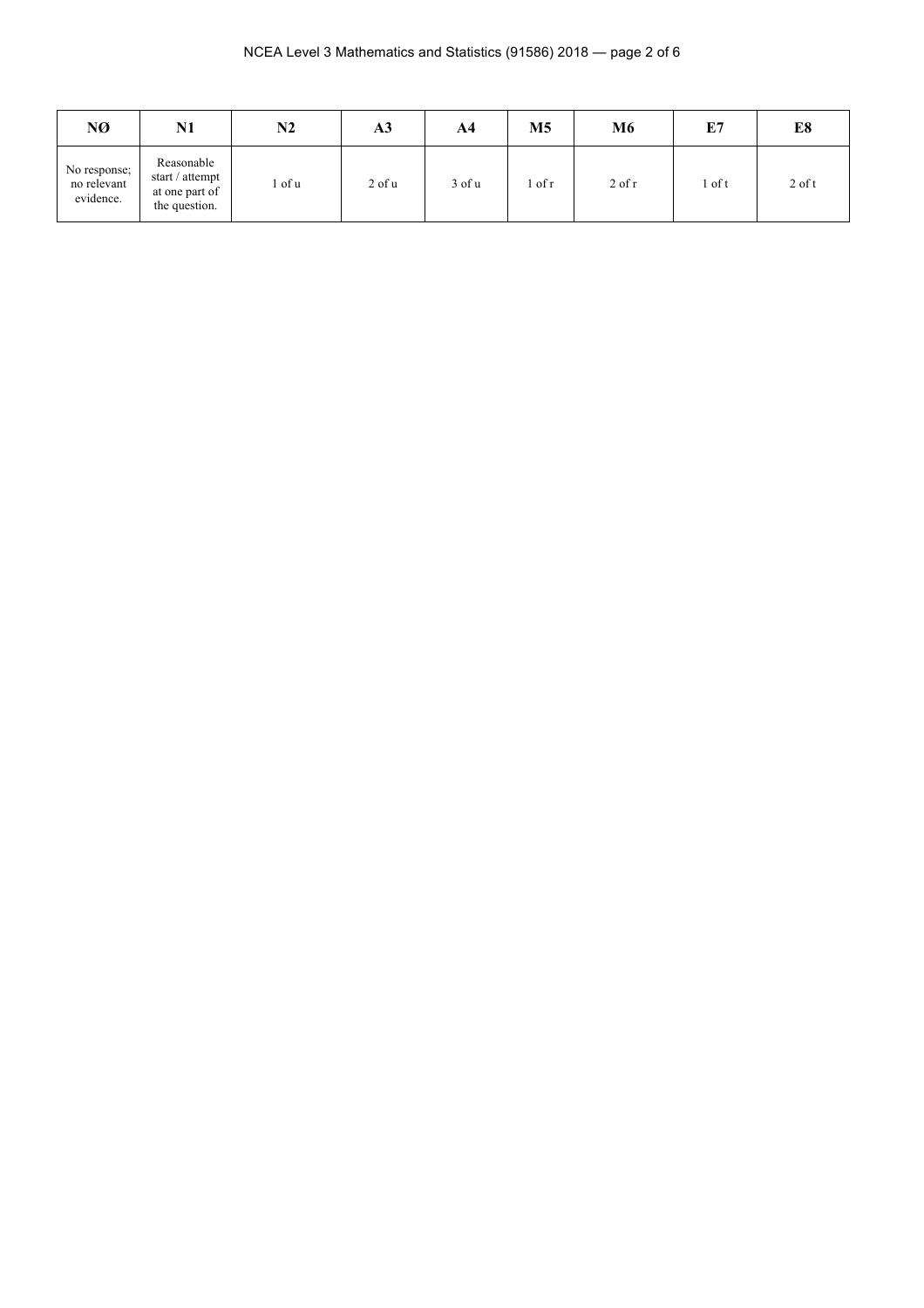| Q             | <b>Expected coverage</b>                                                                                                                                                                                                                                                                                                                                                                                                                                                                                                                                                                                                                                                                                                            | Achievement (u)                                                                                                                                                                                         | Merit (r)                                                                                                                                                                                                                                                                                                                                                   | <b>Excellence</b> (t)                                                                                                                                                                                                        |
|---------------|-------------------------------------------------------------------------------------------------------------------------------------------------------------------------------------------------------------------------------------------------------------------------------------------------------------------------------------------------------------------------------------------------------------------------------------------------------------------------------------------------------------------------------------------------------------------------------------------------------------------------------------------------------------------------------------------------------------------------------------|---------------------------------------------------------------------------------------------------------------------------------------------------------------------------------------------------------|-------------------------------------------------------------------------------------------------------------------------------------------------------------------------------------------------------------------------------------------------------------------------------------------------------------------------------------------------------------|------------------------------------------------------------------------------------------------------------------------------------------------------------------------------------------------------------------------------|
| TWO<br>(a)(i) | Binomial distribution $n = 12$ , $p = 0.46$<br>$P(X \leq 6)$<br>$= 0.7157$                                                                                                                                                                                                                                                                                                                                                                                                                                                                                                                                                                                                                                                          | Correct<br>probability<br>calculated for<br>$(a)(i)$ .                                                                                                                                                  | Correct<br>probability<br>calculated for<br>$(a)(i)$ .                                                                                                                                                                                                                                                                                                      |                                                                                                                                                                                                                              |
| (a)(ii)       | Binomial because:<br>• fixed number of trials (12 people)<br>• fixed probability of success (46% of people do not<br>revisit website)<br>• only two outcomes (do not revisit or do revisit)<br>• independent events (whether one person revisits the site<br>does not affect another person visiting the site.).                                                                                                                                                                                                                                                                                                                                                                                                                    |                                                                                                                                                                                                         | <b>AND</b><br>Model<br>identified as<br>binomial and<br>justified with<br>two conditions<br>linked to the<br>context.                                                                                                                                                                                                                                       |                                                                                                                                                                                                                              |
| (a)(iii)      | Let X be the number of visitors that revisit the website.<br>$P(X \ge 1) = 1 - P(X = 0)$<br>Using two binomial distribution models<br>Website A, $n = 10$ , $p = 0.2$<br>Website B, $n = 10$ , $p = 0.45$<br>For Website A:<br>$P(X_A = 0) = 0.1074$<br>For Website B:<br>$P(X_B = 0) = 0.0025$<br>P(zero visitors revisit both A & B) = $0.1074 \times 0.0025$ =<br>0.0003<br>$P(X \ge 1) = 1 - 0.0003 = 0.9997$<br>Independence can be assumed as visitors were randomly<br>redirected to one of the versions of the website.                                                                                                                                                                                                     | One correct<br>probability<br>calculated using<br>either of the<br>binomial<br>distribution<br>models.                                                                                                  | Correct<br>probability<br>calculated for<br>$P(X = 0)$ .                                                                                                                                                                                                                                                                                                    | Correct<br>probability<br>calculated for<br>$P(X \geq 1)$ .<br><b>AND</b><br>Assumption of<br>independence<br>discussed in<br>reference to the<br>use of random<br>redirection.                                              |
| (b)(i)        | Using the counts for between 75 and 225:<br>$\frac{80+125+85}{365}$ = 79.5%. So the owner is wrong, as this is<br>lower than 95%.<br>For the lower limit of 35, there are 45 days in the 25 to 75<br>interval, so the proportion that is between 25 to 35 is<br>approximately $\frac{10}{50} \times \frac{45}{365} = 2.5\%$ .<br>Similarly, for the upper limit of 260, there are 30 days in<br>the 225 to 275 interval, so the proportion that is between<br>260 to 275 is approximately $\frac{15}{50} \times \frac{30}{365} = 2.5\%$ .<br>Note: These calculations are based on linear<br>interpolation using the uniform distribution, which of<br>course is just an assumption! Accept calculations<br>annotated on the graph. | Proportion<br>correctly<br>calculated<br>showing that the<br>owner is wrong.<br><b>OR</b><br>a reasonable<br>attempt to<br>confirm lower<br>and upper values<br>for the central<br>95% of page<br>views | Proportion<br>correctly<br>calculated<br>showing that<br>the owner is<br>wrong<br><b>AND</b><br>a reasonable<br>attempt to<br>confirm lower<br>and upper<br>values for the<br>central 95% of<br>page views.<br><b>OR</b><br>Lower and<br>upper values<br>for the central<br>95% of page<br>views are<br>confirmed,<br>supported by<br>correct<br>reasoning. | Proportion<br>correctly<br>calculated<br>showing that<br>the owner is<br>wrong<br><b>AND</b><br>Lower and<br>upper values for<br>the central 95%<br>of page views<br>are confirmed,<br>supported by<br>correct<br>reasoning. |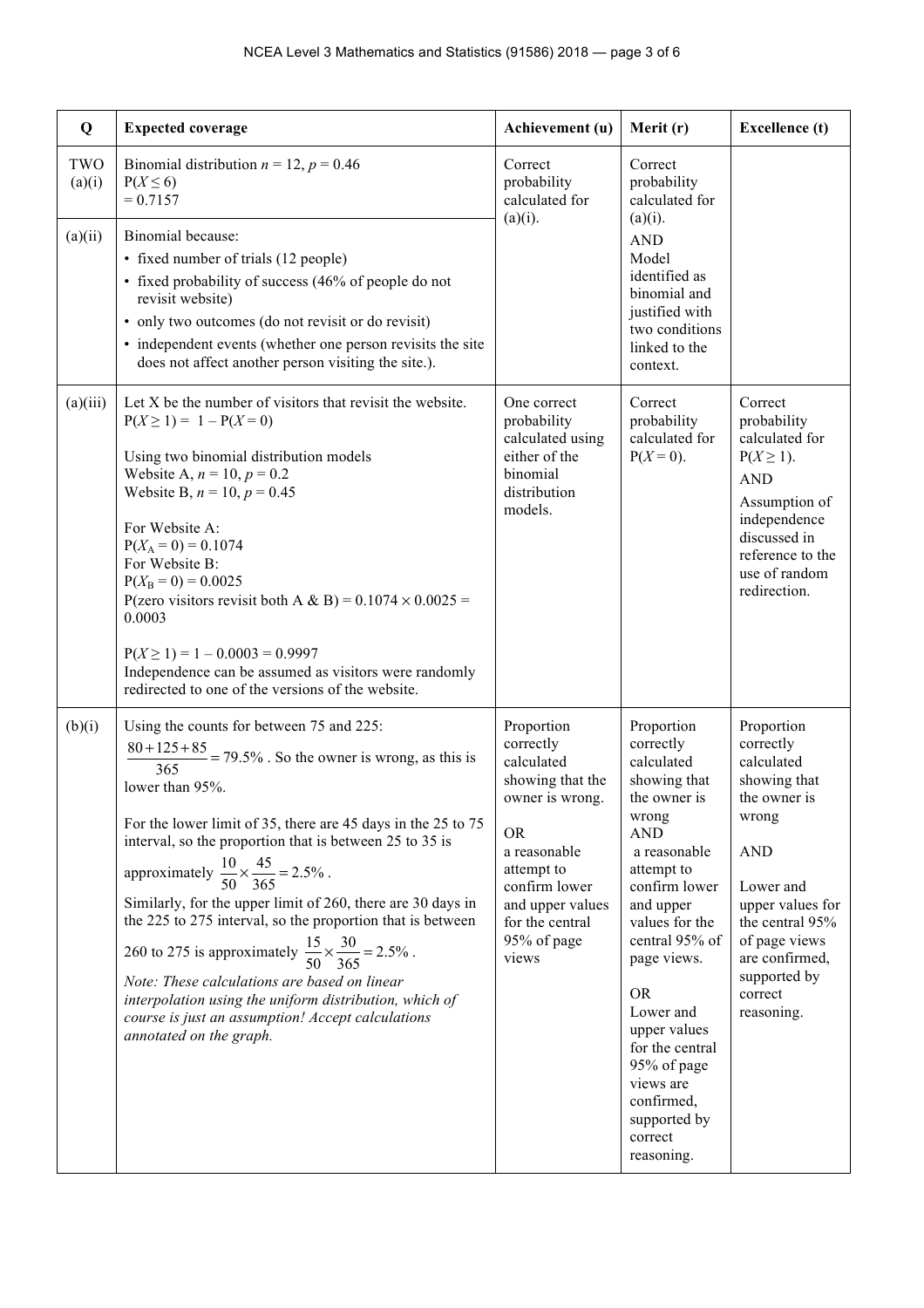| (ii)  | Triangular distribution with parameters $a = 25$ , $b = 275$ , c<br>$= 150$<br>0.008<br>25<br>150<br>275<br>Accept $a = 24.5$ , and $b = 275.5$ using continuity<br>correction.                                                                                                                                                                                                                                                                                                                                                                                                                                                                                           | Triangular<br>distribution<br>parameters<br>estimated from<br>data.                                                                                                                                                                                                                     |                                                                                                                                                                                                                                                                                                                                                                                                                                              |  |
|-------|---------------------------------------------------------------------------------------------------------------------------------------------------------------------------------------------------------------------------------------------------------------------------------------------------------------------------------------------------------------------------------------------------------------------------------------------------------------------------------------------------------------------------------------------------------------------------------------------------------------------------------------------------------------------------|-----------------------------------------------------------------------------------------------------------------------------------------------------------------------------------------------------------------------------------------------------------------------------------------|----------------------------------------------------------------------------------------------------------------------------------------------------------------------------------------------------------------------------------------------------------------------------------------------------------------------------------------------------------------------------------------------------------------------------------------------|--|
| (iii) | As the number of page views is a discrete variable but the<br>triangular distribution is a continuous variable, a<br>continuity correction could be used.<br>Without a continuity correction, $P(X > 150) = 0.5$ .<br>With a continuity correction,<br>$P(X > 150.5) = 0.5 \times 124.5 \times \frac{124.5}{125} \times \frac{1}{125} = 0.496$ . These<br>two probabilities are similar, and given that the model<br>itself is based on data from a previous year (365 days) and<br>can only be used to calculate an estimate of the<br>probability that the website receives more than 150 page<br>views tomorrow, a continuity correction could not need to<br>be used. | At least one<br>probability<br>correctly<br>calculated or<br>stated.<br><b>OR</b><br>Identify discrete<br>variable but the<br>triangular<br>distribution is a<br>continuous<br>variable, a<br>continuity<br>correction could<br>be used and<br>calculates<br>P(X > 149.5)<br>correctly. | Both<br>probabilities<br>correctly<br>calculated or<br>stated.<br><b>OR</b><br>$P(X>1\,50)$<br>correct,<br>attempts to<br>use continuity<br>correction in<br>second<br>probability<br>and correct<br>explanation of<br>whether a<br>continuity<br>correction<br>needs to be<br>used or<br>comparing<br>probabilities.<br><b>OR</b><br>Clear<br>discussion<br>around<br>concept of<br>estimate and<br>use of the<br>continuity<br>correction. |  |

| NØ                                       | N1                                                               | $\mathbf{N2}$ | A <sub>3</sub> | A <sub>4</sub> | M <sub>5</sub> | M6         | E7     | E8       |
|------------------------------------------|------------------------------------------------------------------|---------------|----------------|----------------|----------------|------------|--------|----------|
| No response;<br>no relevant<br>evidence. | Reasonable<br>start / attempt<br>at one part of<br>the question. | of u          | $2$ of $u$     | 3 of u         | of $r$         | $2$ of $r$ | 1 of t | $2$ of t |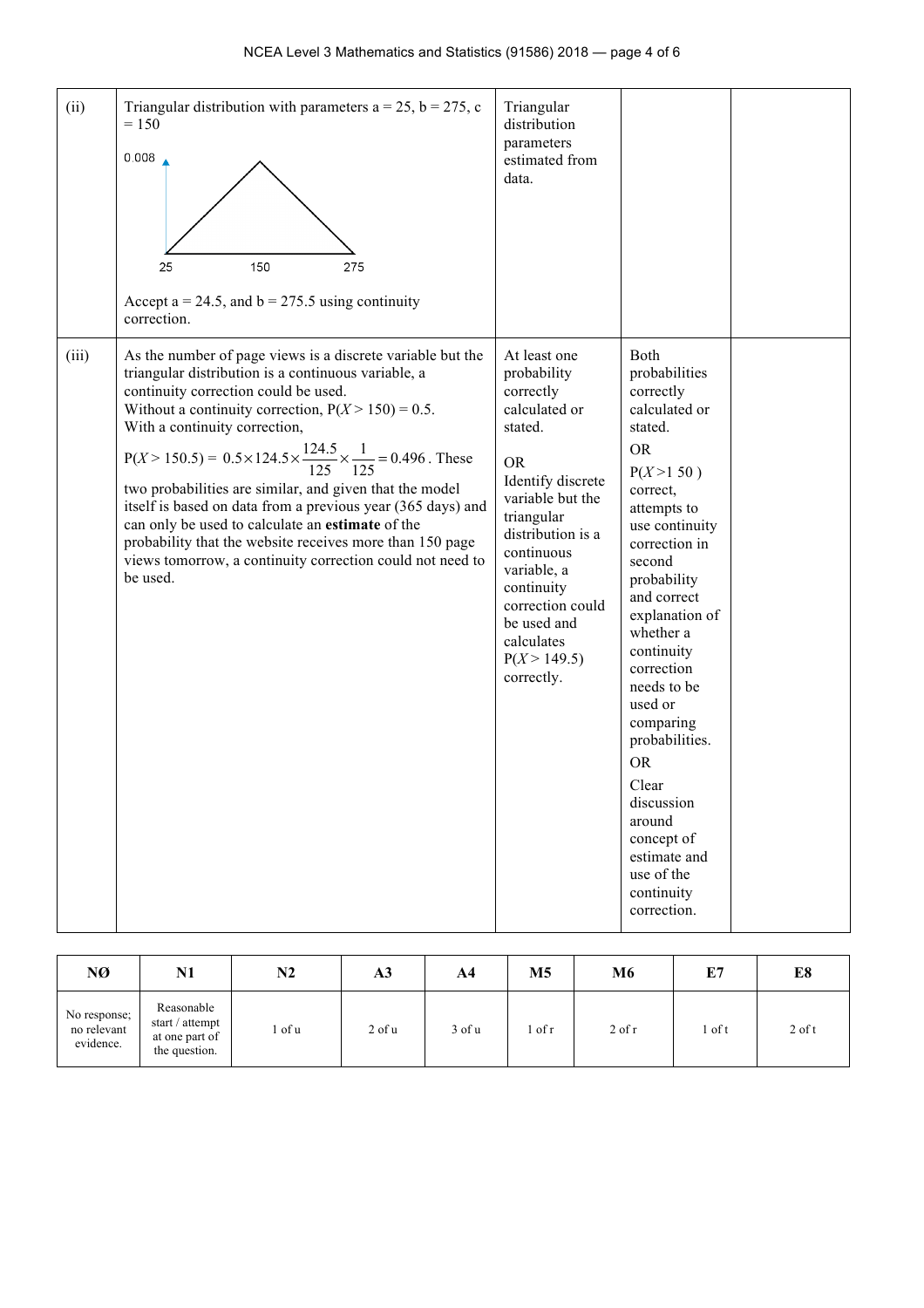| Q                      | <b>Expected coverage</b>                                                                                                                                                                                                                                                                                                                                                     | Achievement (u)                                                                                           | Merit (r)                                                                                                                                                                               | <b>Excellence</b> (t)                                |
|------------------------|------------------------------------------------------------------------------------------------------------------------------------------------------------------------------------------------------------------------------------------------------------------------------------------------------------------------------------------------------------------------------|-----------------------------------------------------------------------------------------------------------|-----------------------------------------------------------------------------------------------------------------------------------------------------------------------------------------|------------------------------------------------------|
| <b>THREE</b><br>(a)(i) | Sketch shows approx. symmetric bell shape, centred<br>on 200 with "bell" between 100 and 300. Must be<br>obviously narrower and higher than Company A<br>distribution.<br>$-100$<br>100<br>200<br>300<br>400<br>500<br>0<br>Length of online video (in seconds)                                                                                                              | Sketch<br>demonstrates<br>correct<br>understanding of<br>key features of<br>normal<br>distribution.       |                                                                                                                                                                                         |                                                      |
| (a)(ii)                | Company A: $\mu$ = 220, $\sigma$ = 90, P(X > 330) = 0.11081<br>Company B: $\mu$ = 200, $\sigma$ = 50, P(X > 330) = 0.00466<br>Therefore, Company A's model is better, as the<br>probability is closer to 10%.                                                                                                                                                                | One correct<br>probability<br>calculated.<br><b>OR</b><br>One correct x<br>value using<br>inverse normal. | <b>B</b> oth<br>probabilities<br>correctly<br>calculated.<br><b>AND</b><br>Correct<br>conclusion.                                                                                       |                                                      |
| (a)(iii)               | Company A: $\mu$ = 220, $\sigma$ = 90<br>$P(100 < X < 150) = 0.1271$<br>$P(100 < X < 300) = 0.7218$<br>$\frac{P(100 < X < 150)}{P(100 < X < 300)} = \frac{0.1271}{0.7218} = 0.1761$<br>Note: $P(X < 150) = 0.2184$ accept for Achievement<br>and as part of calculation for conditional probability<br>Merit.                                                                | One correct<br>probability<br>calculated.                                                                 | Two correct<br>probabilities<br>calculated.<br><b>AND</b><br>Attempt at<br>conditional<br>probability.<br>Uses 0.2184 and<br>then calculates<br>conditional<br>probability<br>correctly | Correct<br>conditional<br>probability<br>calculated. |
| (b)                    | 0.05<br>18<br>43<br>3<br>30<br>Using a triangular distribution model (shown above),<br>the height at $x = 30$ is $\frac{13}{25} \times 0.05$<br>$P(X > 30) = 0.5 \times \frac{13}{25} \times 0.05 \times 13 = 0.169$<br>P(two advertisements both longer than 30 seconds) =<br>$0.169^2 = 0.029$<br>Note: No assumptions needed for independence due<br>to random selection. | Correct probability<br>calculated for one<br>advertisement<br>longer than 30<br>seconds.                  | Correct<br>probability<br>calculated for<br>both<br>advertisements<br>being longer<br>than 30 seconds.                                                                                  |                                                      |